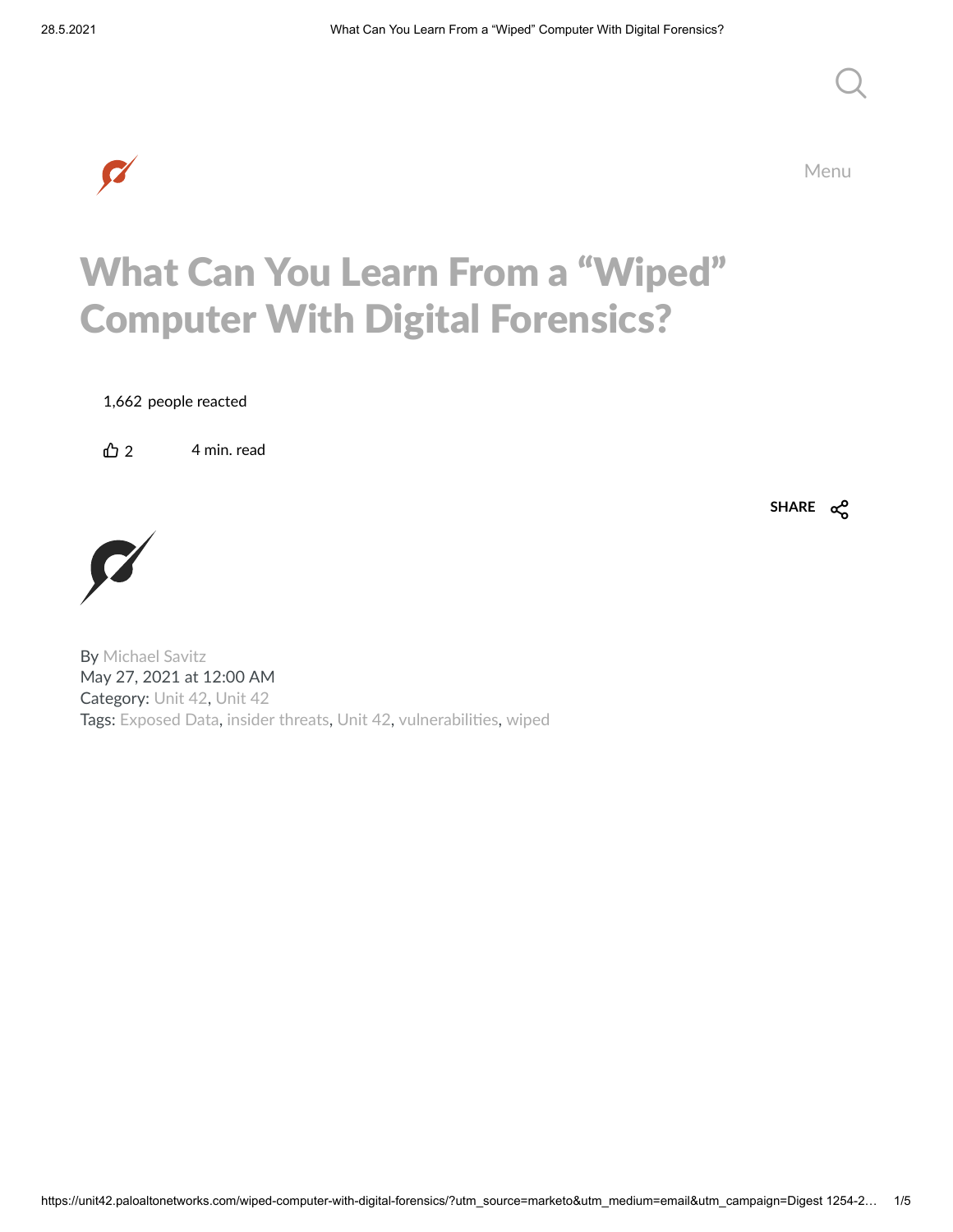

This post is also available in:  $\exists$  本語 [\(Japanese\)](https://unit42.paloaltonetworks.jp/wiped-computer-with-digital-forensics/)

## **Executive Summary**

It's easy to assume deleting data from a computer is comparable to burning paper documents - what's gone is gone. But is it?

There are many scenarios in which individuals would like data to be truly gone, potentially to hide a trail of criminal behavior. Yet others hope it's recoverable, perhaps to piece together a trail of evidence.

Consider the following scenario:

An employee resigns and joins a competitor working on a similar product. The company suspects the employee shared proprietary information with her new company before resigning. However, the employee returned her laptop "wiped" of user data. In this state, what can the company learn about how the computer was used?

The question is whether digital evidence can be effectively and completely deleted or obfuscated. While some still assume otherwise, it's becoming more widely understood that merely "deleting" data doesn't necessarily mean it's truly gone. Indeed, there are tools available that go beyond simple deletion to truly securely delete or wipe data.

To further muddy the waters, the term "wipe" can take on very different meanings. It might refer to simple deletion, reformatting a drive – or securely overwriting data numerous times, such that it is truly not recoverable.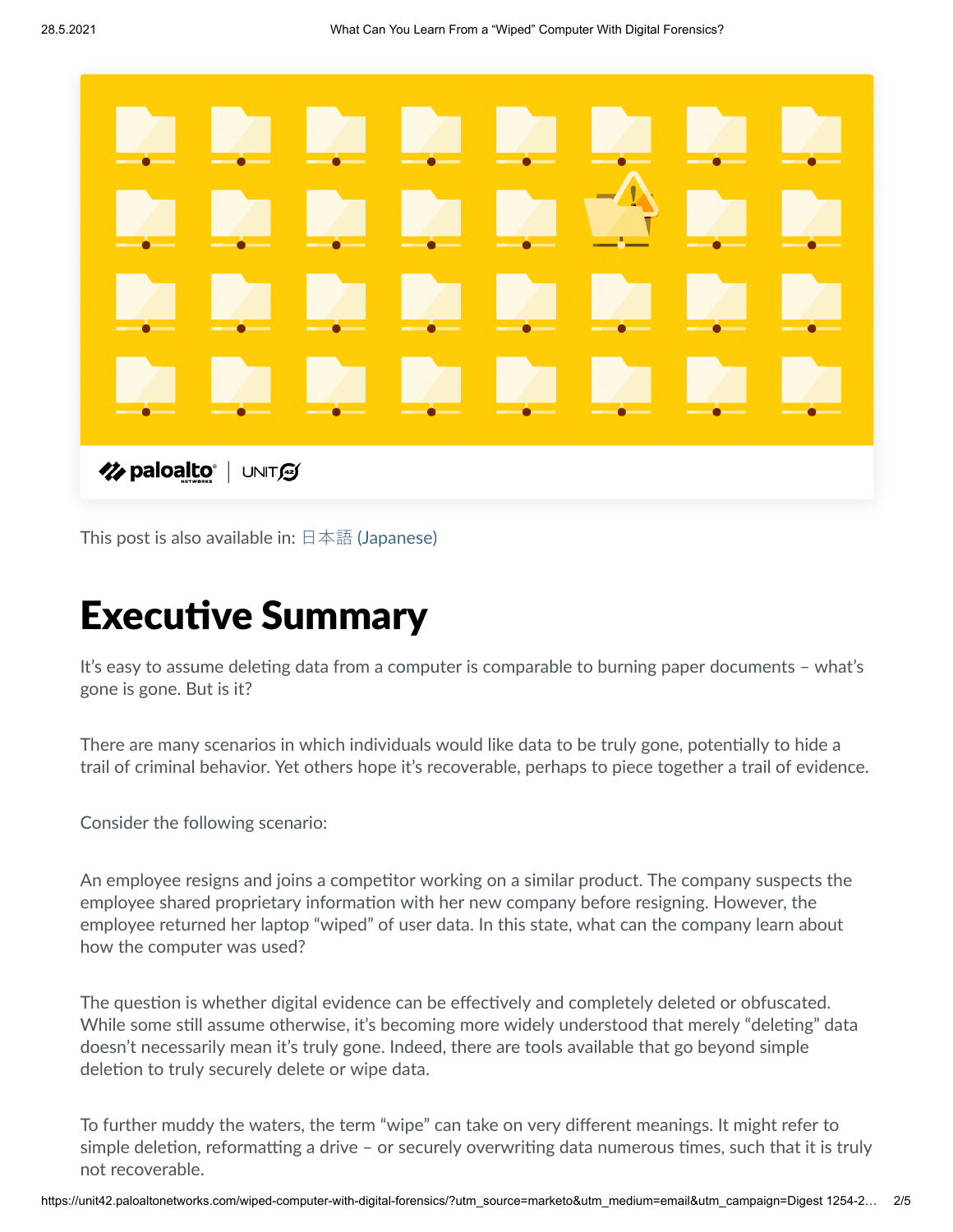Below, we look at how digital forensics can be used to determine the extent to which data has been wiped, as well as to recover digital evidence.

# Using Digital Forensics to Recover Wiped Data

As digital forensic examiners, we have learned to always dig a little deeper when a computer is reported to have been "wiped." There are often relevant answers or information our analysis can provide, even if only confirming when and how the wiping occurred. In many cases, however, we can recover deleted data and evidence of additional activity that helps reveal significant clues about how a computer was used.

In its simplest form, digital forensics is the collection, preservation, examination and analysis of data stored on digital media. A digital forensic examiner uses forensic methodologies that are reliable, repeatable and as minimally invasive to the data as possible, so that all actions and processes can stand up in a court of law.

Every action a user takes on a computer can leave a digital footprint. Digital forensics experts use tools and techniques to uncover these traces by looking at the data at its physical, or disk, level. For example, forensic analysis can pinpoint the time a user connected to a coffee shop's WiFi, uncover chat history between two colleagues, identify external storage devices attached in the past and other actions. Forensics tells the story of how a user interacted with their device, especially when that user took steps to hide their tracks or delete data. In the digital world, what's gone is often not truly gone.

## Examples of Digital Forensics in Data **Recovery Operations**

Let's look at two examples we encountered of how digital forensics told the story and uncovered malicious acts.

### Example 1: Data Recovery Reveals Extensive Coverup of IP **Theft**

In the scenario described in the executive summary, digital forensics ultimately uncovered the theft of intellectual property and destruction of data. A forensics expert recovered fragments of previously deleted files and other essential forensic artifacts from the ex-employee's laptop. Among the key findings, the forensic expert identified evidence that code reviews, rollout plans and other proprietary information were accessed from thumb drives while the laptop was connected to the network of a competitor (and the ex-employee's new employer) days after she resigned.

The most damaging revelation was that digital forensics uncovered the considerable lengths to which she went to mass-delete files and cover her tracks. Just days prior to returning her laptop to her former